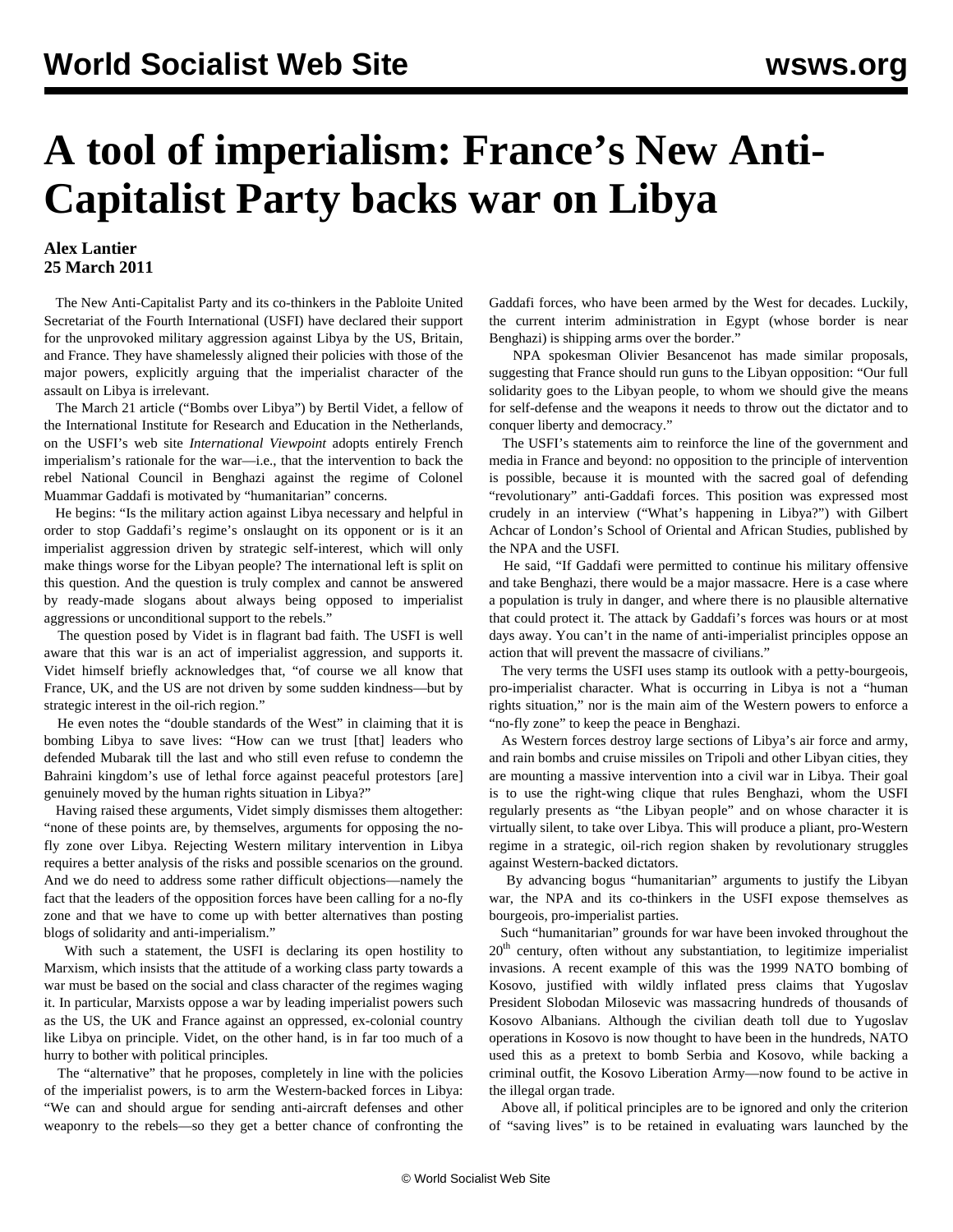Western powers, there is virtually no country in the Middle East, Africa, or Asia whose invasion the USFI cannot support. In regions where each country faces complex ethnic and sectarian conflicts, the Western powers can always sanctify invasion on the basis of saving the lives of the forces they are backing.

 In the case of Libya, the USFI played its part from the beginning of the war propaganda campaign in the imperialist countries that began in early March.

 On March 3—the day after the National Council called for Western military intervention in Libya—it published a statement, "Support the Libyan revolution! Gaddafi out," praising the "fight to the death between the people and the dictatorship" taking place in Libya.

 This aggressiveness in supporting the war was all the more significant in that French imperialism was playing a leading role in pushing for war. By merely reading the comments of the NPA or of the USFI, however, one would never know that the force they were claiming would assist a "revolution" in Libya is the bitterly unpopular, right-wing government of French President Nicolas Sarkozy.

 Significantly, such positions brought the USFI into conflict with political figures it has presented as models for decades: the Latin American bourgeois nationalist regimes of Hugo Chavez in Venezuela, Daniel Ortéga in Nicaragua, and Fidel Castro in Cuba. Speaking from a long experience with US-backed coups—the 2002 military coup against Chavez in Venezuela, the counter-revolutionary 1980s *Contras* insurgency in Nicaragua, and the 1961 Bay of Pigs invasion in Cuba—the Latin American regimes warned of the risk of Western intervention.

 The USFI statement therefore also denounced the Latin American nationalists. It wrote: "we are in total disagreement with the positions adopted by Hugo Chavez, Daniel Ortéga, and Fidel Castro. Fidel Castro has denounced the risk of an intervention by American imperialism instead of supporting the struggle of the Libyan people. As for Hugo Chavez, he has reiterated his support for the dictator Gaddafi."

 It attempted to wrap its pro-imperialist line in pseudo-left jargon: "These positions are unacceptable for the revolutionary, progressive, and anti-imperialist forces of the whole world. You do not oppose imperialism by supporting dictators who massacre their people who are making a revolution. That can only reinforce imperialism. The fundamental task of the revolutionary movement on an international level is to defend these revolutions and to oppose imperialism by supporting these revolutions, not the dictators."

 This passage is a classic example of the USFI's deceitful phrasemongering. The statements of the Latin American nationalists were unacceptable to the USFI not because it spoke for "anti-imperialist forces," but because it was preparing to support a reactionary war by Western imperialism.

 To counteract the Latin American nationalists' warnings of the risk of war, the USFI even published a statement specifically denouncing the "bankruptcy of Chavism" written by its Belgian party, the LCR-SAP (Revolutionary Communist League-Socialist Workers Party).

 It condemned Chavez and Castro for implying that "it is not urgent to denounce the carnage committed by Gaddafi against his people and to choose the camp of the popular uprising, [but that] it is urgent to demonstrate against the future and hypothetical intervention of NATO. So in the name of the threat of a crime that remains a vague possibility, we should 'be silent' about a real crime that is actually taking place."

 As events have shown, there was nothing "vague" or "hypothetical" about the risk that NATO powers could attack Libya. Nonetheless, the USFI hysterically denied that imperialist intervention was a possibility.

 Dismissing such warnings as "delirious conspiracy theories," the LCR-SAP wrote: "there is nothing 'singular' or 'particular' about the revolution in Libya, no foreign plot directed by the CIA or Bin Laden; on the contrary, it is an integral part of the process of the Arab revolution which is breaking out throughout the region."

 Even at the time, such comments were transparently false. In the week before the LCR-SAP document was published, the press was full of reports that British, Italian and French Special Forces troops were active in Libya under cover of "humanitarian" flights into Libya. With the outbreak of a mass bombing campaign by the Western powers, however, the USFI's role as a propagandist of imperialist war stands exposed.

 As the French government pressed for a UN resolution against Libya in the run-up to the war, the NPA collaborated with its usual partners in France's bourgeois "left," led by the Socialist Party (PS), as they tried to present a humanitarian argument for an attack on Libya.

 The NPA co-signed declarations on Libya with the Collective for Solidarity with the Libyan People—a group consisting largely of smaller satellite parties of the PS.

 Predictably enough, given the hypocrisy of France's right-wing "left," "solidarity with the Libyan people" means supporting a war waged against them. On March 17, the day that the UN Security Council voted resolution 1973, it issued a statement demanding the "recognition of the National Council" as the "only legitimate representative of the Libyan people."

 Several of the PS satellites that make up the Collective, such as Europe-Ecologie and the Left Party (PG) of Jean-Luc Mélenchon, a recent splitoff from the PS, have issued official statements endorsing the war on Libya. Europe-Ecologie, a long-time government partner with the PS, claimed that "international law is strengthened by it."

 As for Mélenchon, he told the daily *Libération* that he was "in favor of the military operation in Libya," explaining: "We must break the tyrant to prevent the destruction of the revolution."

 In peddling the argument that the Western intervention in Libya aims to save lives, these parties are only recycling arguments made quite openly by leading strategists of French imperialism. Thus ex-Foreign Minister Hubert Védrine of PS, who oversaw France's participation in the 2001 invasion of Afghanistan, hailed UN resolution 1973—which the Western powers rammed through to justify their attack on Libya—as "historic."

 Védrine praised it for allowing the major powers to invade countries under the guise of protecting civilians. He told *Le Nouvel Observateur* that UN resolution 1973 was "the realization of a principle, elaborated by the UN some years ago under Kofi Annan, of the responsibility to protect: a concept on which the UN member states agreed to end the sensitive debate over the right to intervention."

 To put it more plainly, imperialist diplomats like Védrine have decided that it is best not to assert their right to attack and conquer countries at will. Instead, they prefer to dress this principle up with the cover of "protecting" civilians in the countries they are attacking. This formulation not only has the advantage of obscuring what is taking place, but allows the ruling class to mobilize the active support of an entire petty-bourgeois "humanitarian" social layer, represented by the USFI and the parties it collaborates with in France and internationally.

 These forces support the wars, even though they are quite conscious of their right-wing motivations and the right-wing character of imperialism's allies within Libya. This is most clearly illustrated by the contents of the Achcar interview published by the USFI.

 Achcar commented that the opposition is "very heterogeneous." He continued: "What unites all the disparate forces is a rejection of the dictatorship and a longing for democracy and human rights. Beyond that, there are many different perspectives. In Libya, more particularly, there is a mixture of human rights activists, democracy advocates, intellectuals, tribal elements, and Islamic forces—a very broad collection. … The Libyan movement also includes sections of the government and the armed forces that have broken away and joined the opposition."

 This description of the social composition of the National Council demolishes the cynical claims of Achcar, Videt and Co. to be fighting for